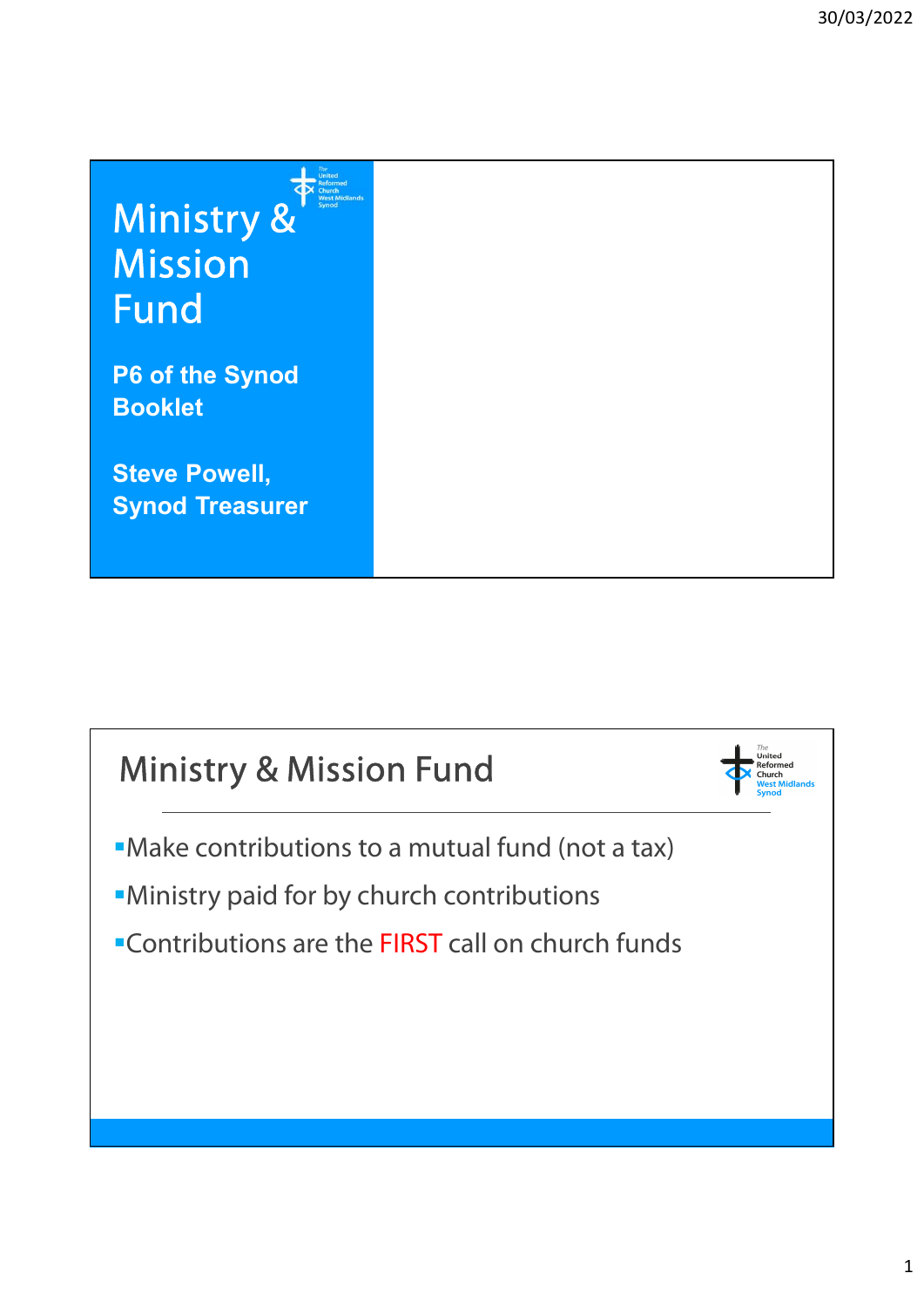

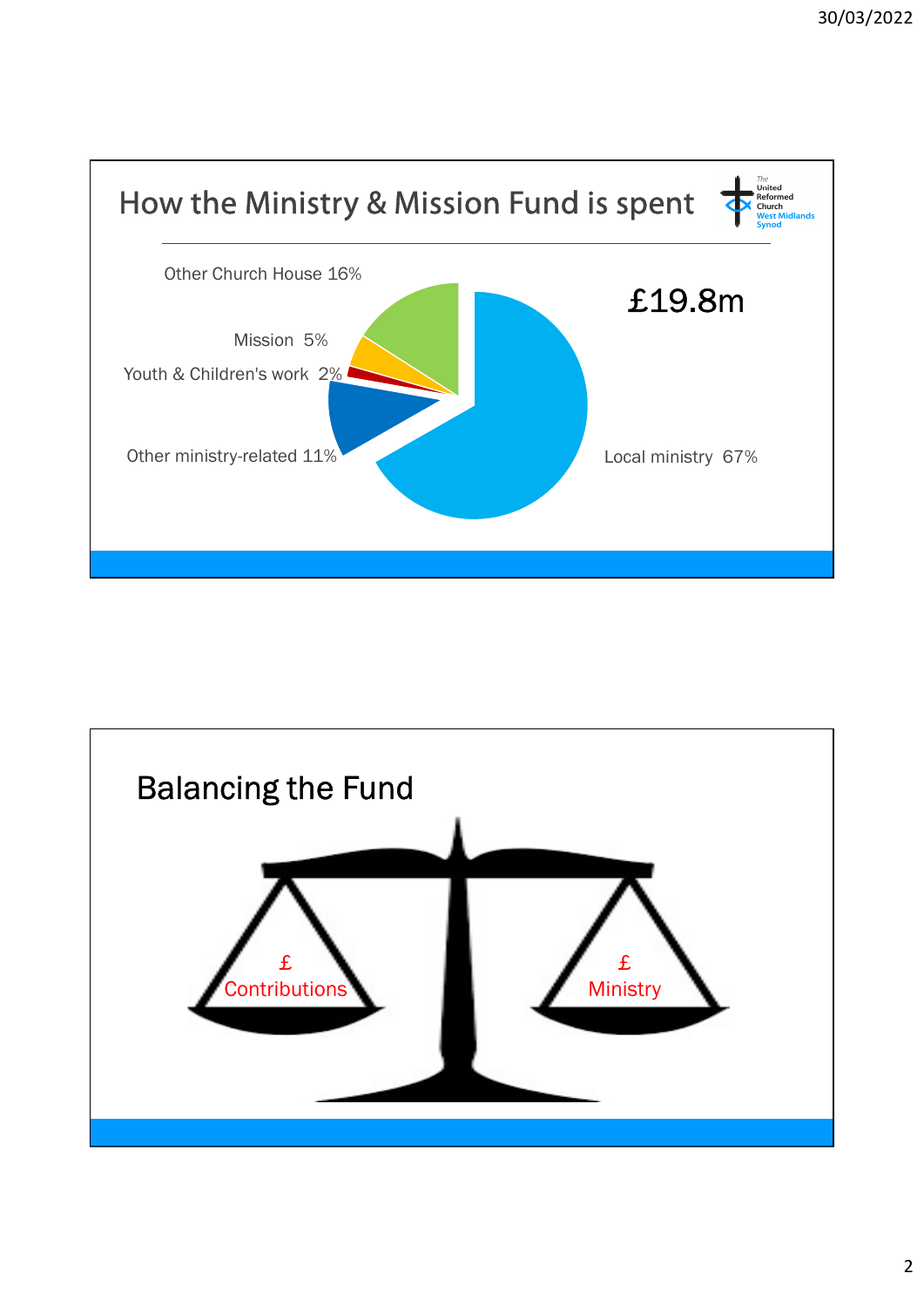

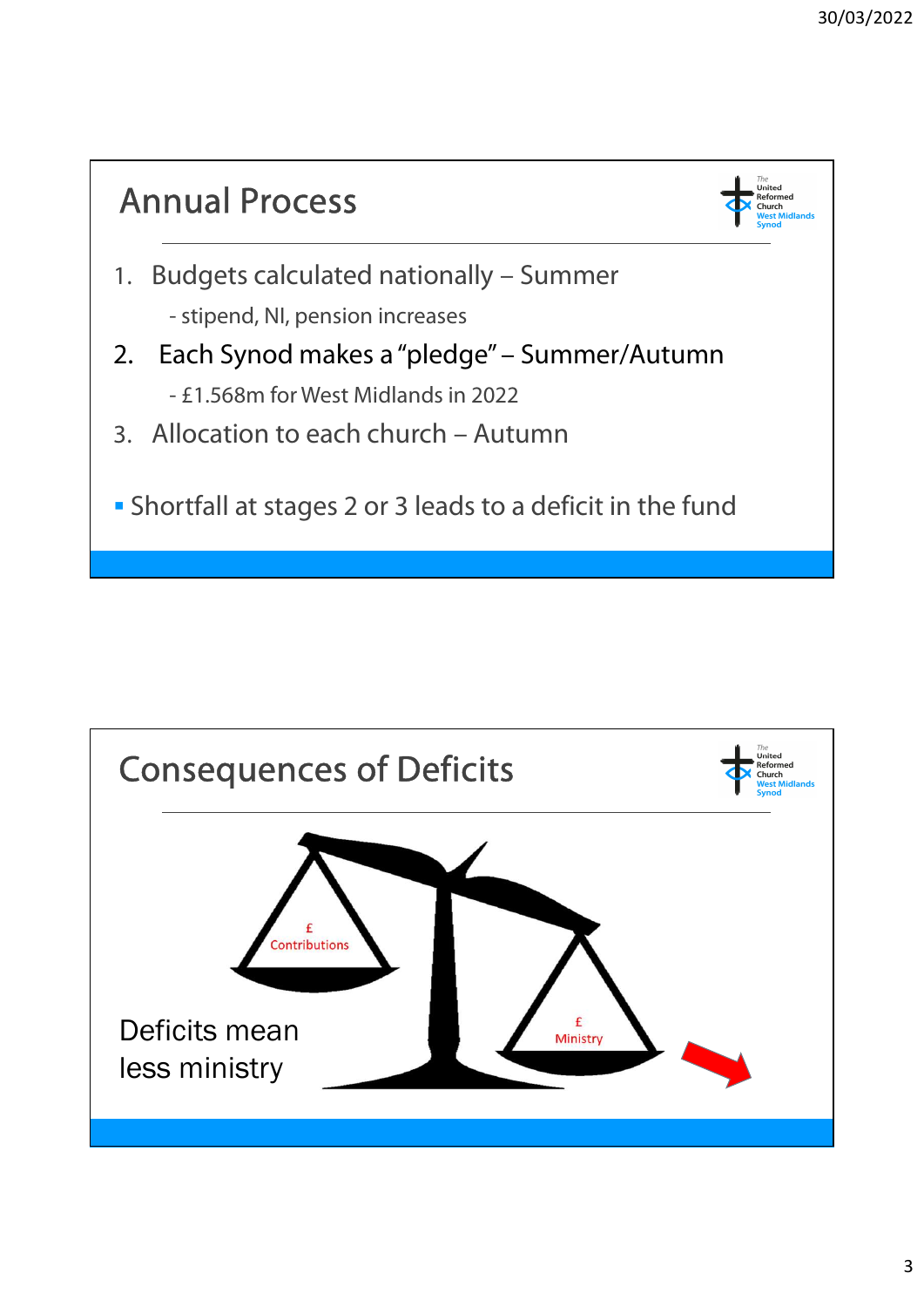

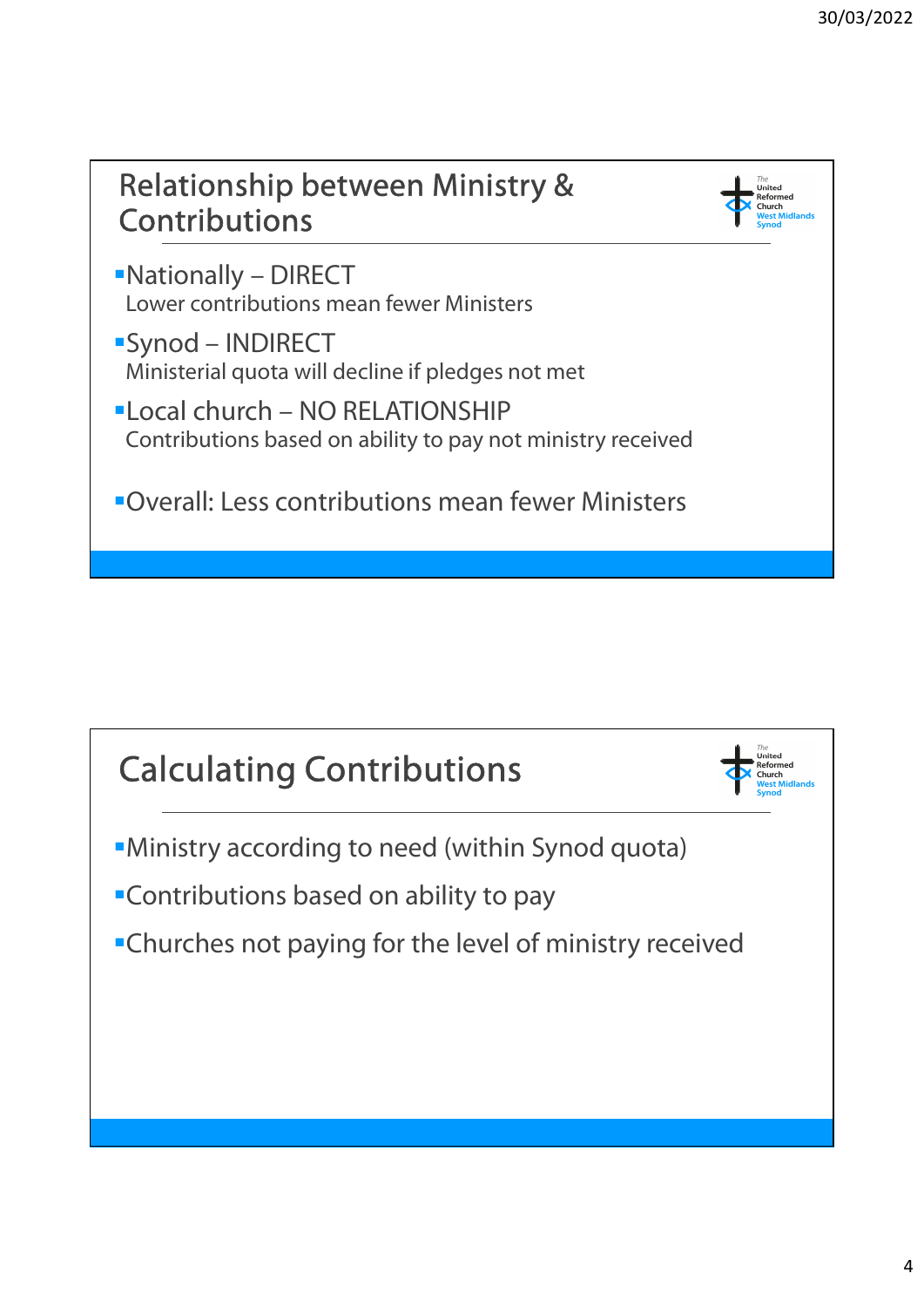

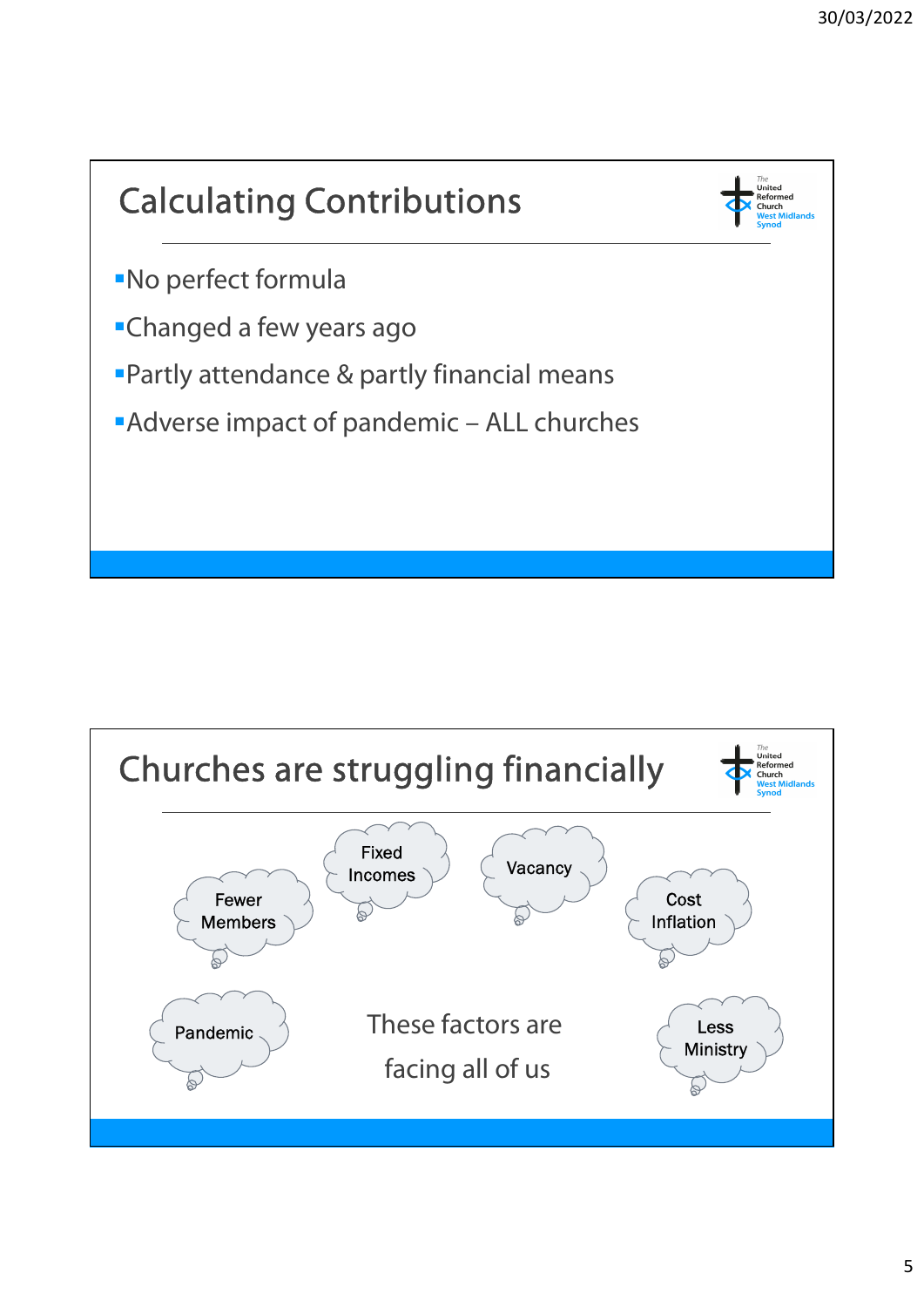## Church Contributions Once pledge set: reduction for one church means increase for another **-Large impact of church closures & LEP changes** Fell short by £11k in 2021 Shortfall in contributions of £45k in 2022 (Synod) Please consider prayerfully how your church can support the ministry of the denomination **EXECUTE:** Large Impact of church closures & LEP changes<br>
Fell short by £11k in 2021<br>
Shortfall in contributions of £45k in 2022 (Synoc<br>
Please consider prayerfully how your church car<br>
the ministry of the denomination<br>
Th